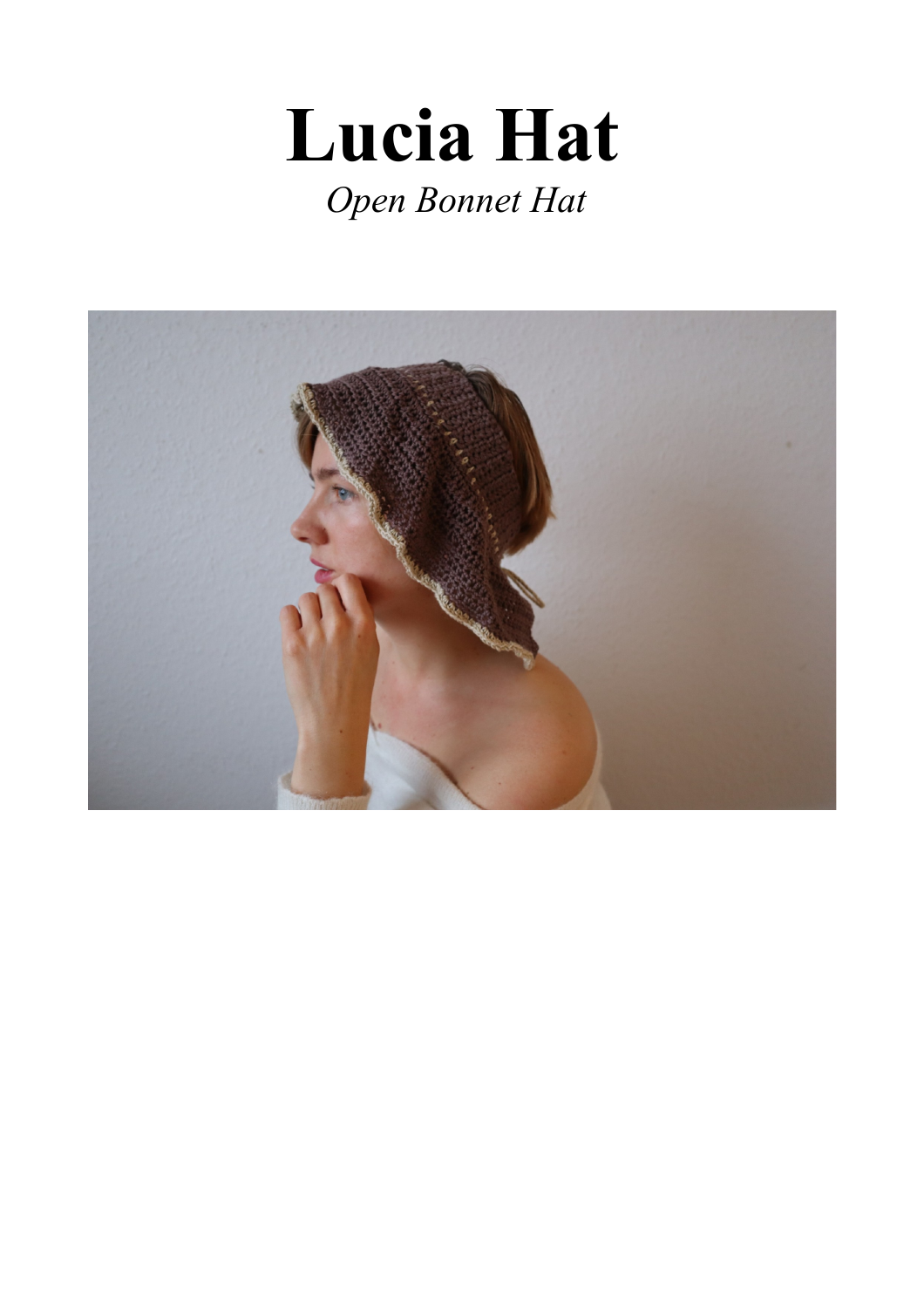### **Hook:** 3 mm + 4,5 mm

**Yarn**: Cotton, superfine, 61 grams (used for my hat). You will need 2 balls of yarn, as you will need to use two strands of yarn in the beginning. Brand: Mayflower

**Stitches**: Half double crochet (hdc), single crochet (sc), double crochet (dc), chains (ch), slip stitches (ss)

**In the end of every row:** Ch 1 and turn over (the chain doesn't count as the first stitch, and you don't crochet into it). The first stitch is made in the last stitch of the row before.

**Size:** Can be made in all sizes. Subtract 5 or 10 cm from your head measurement depending on how tight you want it to be.

**Measurements:** My hat measures: 50-55 cm in circumference (flat and stretched) and 4 cm in width, the brim: 10 cm in width and each strap measures: 32 cm

**Process:** First you crochet the edge (A), back and forth in rows. Here you use 2 strands of yarn and size 3 mm hook.

Then you change color and make the first strap, the first row of the brim (B) and the other strap using 1 strand of yarn and 3 mm hook.

 And then you change color again and make the rest of the brim (C) using 4,5 mm hook and 1 strand of yarn.

If you want the brim to be more sturdy you can crochet with double thread and 3 mm hook here as well.

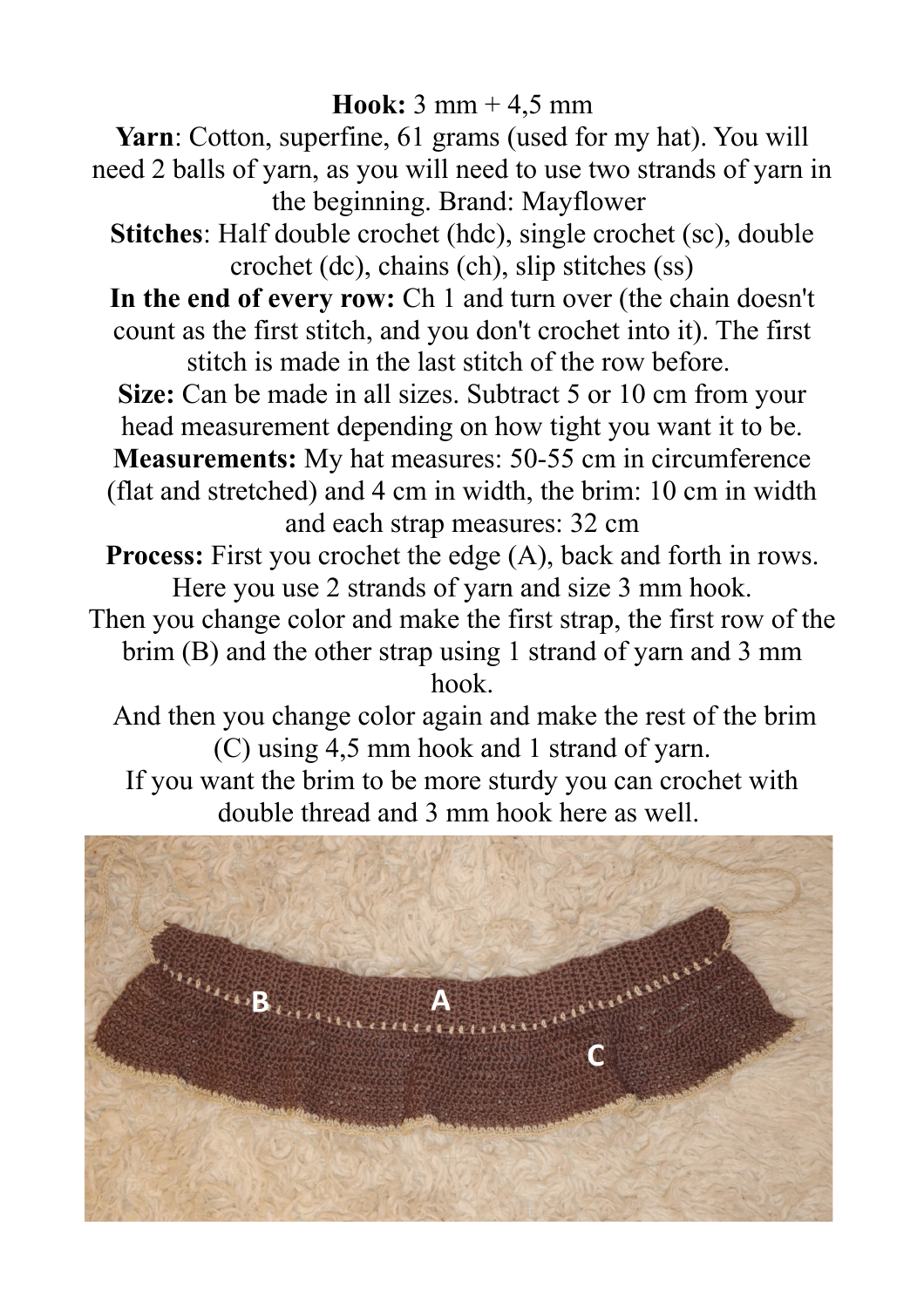### **THE EDGE**

*3 mm hook*

*2 yarn threads – you use 2 yarn balls at the same time. The edge is crocheted in rows until you reach your head circumference (- 5 cm)*

Row 1: Ch 9, make the  $1<sup>st</sup>$  hdc in the  $2<sup>nd</sup>$  ch from the hook. Make 1 hdc into each chain, ch 1 and turn over your work.

Row 2: Make 1 hdc into each stitch, ch 1 and turn over your work.

Row 3-xx: Repeat row 2 and stop when your rows matches your head measurement (minus 5 cm)

> My head circumference is 55 cm.  $55 - 5 = 50$  cm So I stopped when I had 60 rows.

# **STRAPS AND FIRST ROW OF THE BRIM**

*Change color 3 mm hook 1 yarn thread The straps are crocheted out from the middle of the row.* 

From now on you only crochet with 1 yarn thread, so break off the other one.

Then change color – yarn over in the new color and pull through the loop.

Make 1 sc into each of the first 4 stitches on the row.

Ch 70 and make 1 ss into each ch. Finish by making 1 sc into the last 4 stitches on the row, ch 1.

Now you are going to crochet over the rows you made on the edge.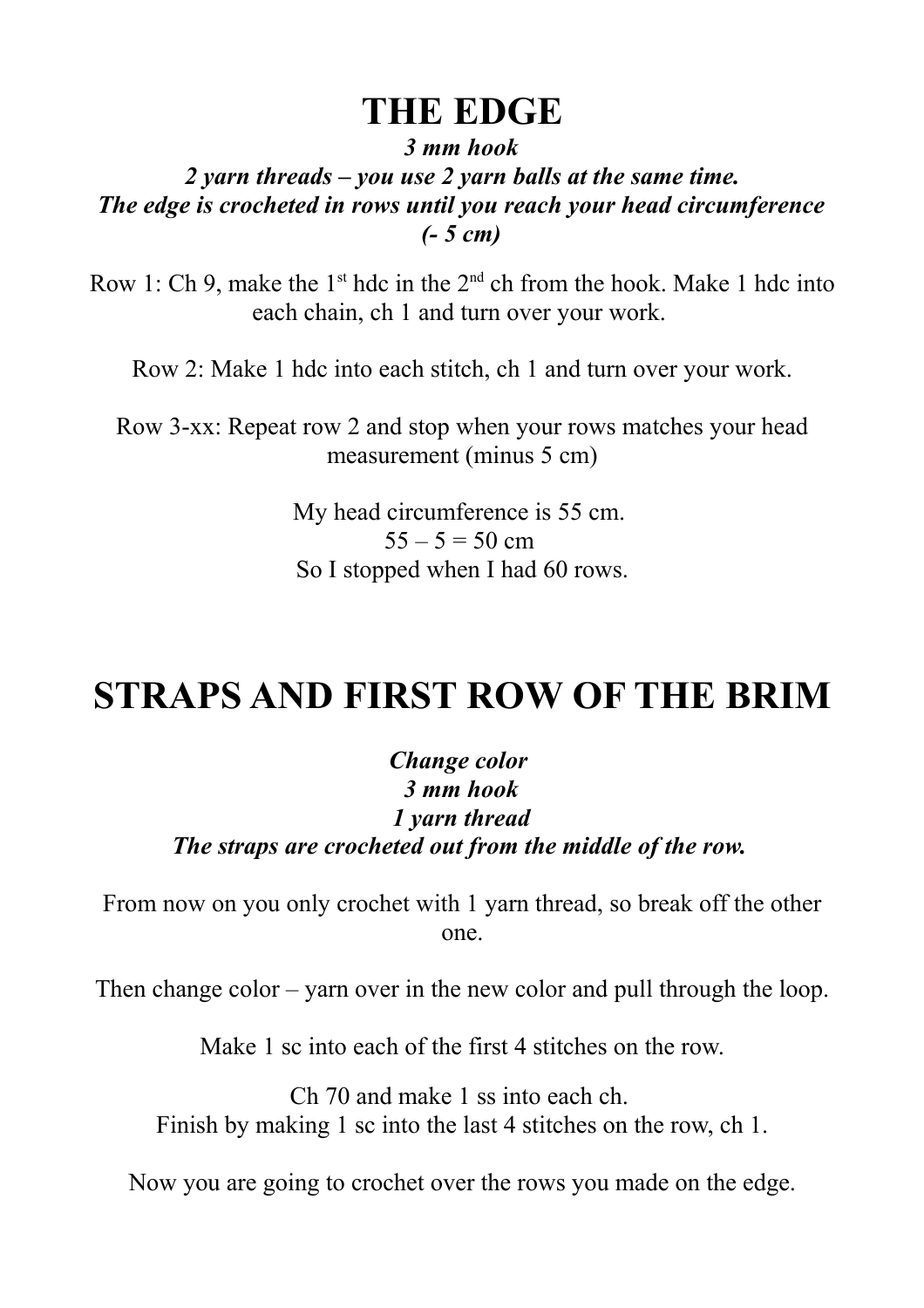Row 1: Make 1 dc into each row.

When you reach the end, ch 1 and make sc over the first 4 stitches (your chained foundation) Ch 70 and make 1 ss into each ch and sc into the last 4 stitches, ch 1 and break off the yarn.

## **THE BRIM**

#### *4,5 mm hook 1 yarn thread*

Go back to the primary color.

Now you crochet over the first row on the brim. Start by inserting your hook into the hole of the first stitch with 1 ss and 1 ch. On this row you crochet into the holes between the stitches – not into the stitches themsleves.

Row 2: Make 2 hdc into each hole (incl. the hole you started in). Repeat throughout the row, ch 1 and turn over your work.

Row 3: Make 1 hdc into each stitch (not into the hole). Repeat throughout the row, ch 1 and turn over your work.

Row 4: Repeat row 3.

Row 5-xx: Continue making 1 hdc into each stitch until the brim has the length you want. Mine has 13 rows in total.

On your last row change color again and here you are going to make 3 hdc into each stitch. Finish with row with 1 ch and break off the yarn.

Now you can weave in the ends!